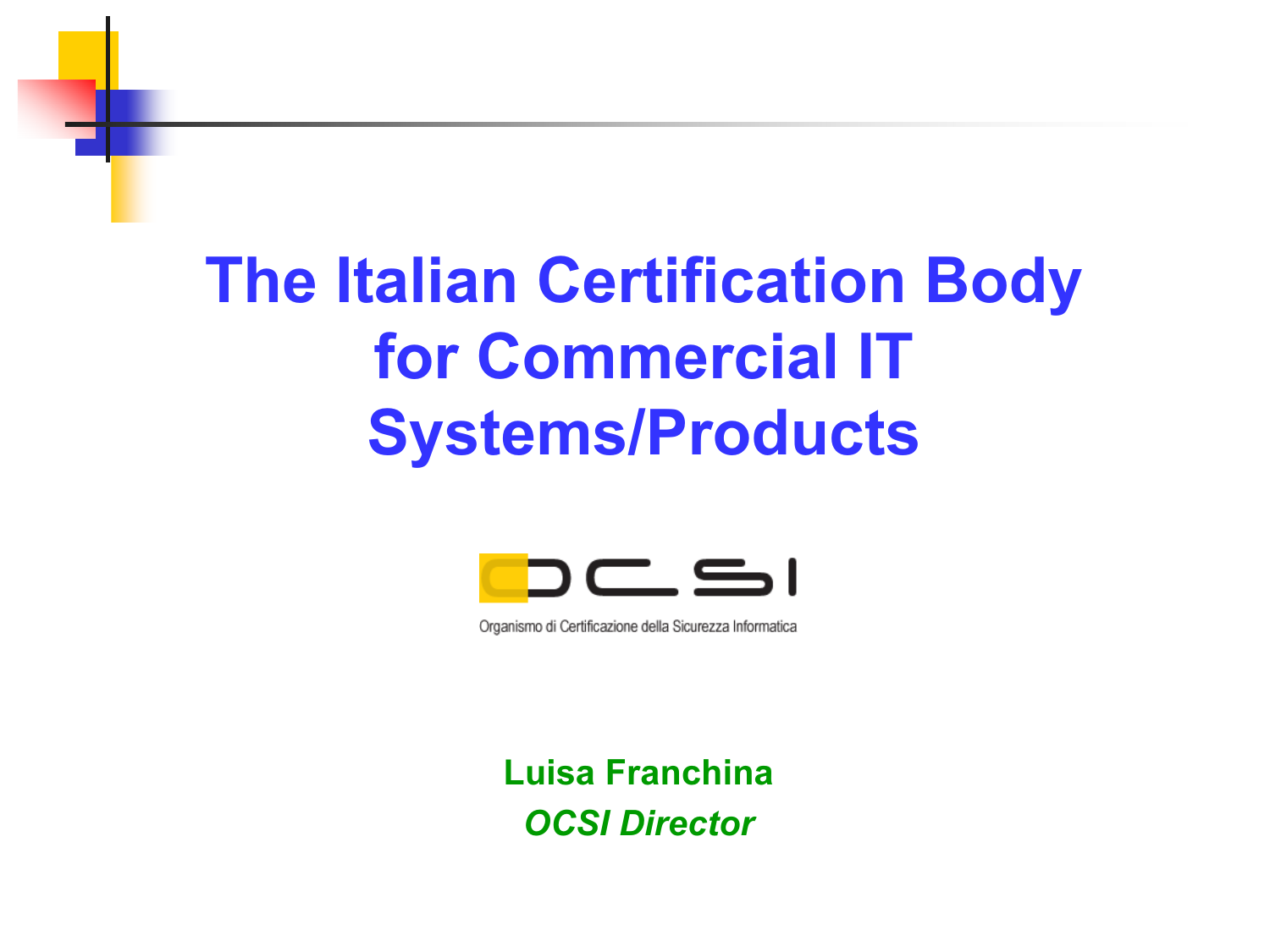#### **Content**

- F Establishment of a new Italian Scheme
- $\mathcal{L}^{\mathcal{A}}$ The new Certification Body
- $\overline{\phantom{a}}$ The Italian Schemes
- $\mathcal{L}(\mathcal{A})$ Agreement between Schemes
- $\sim$ Activities of the Certification Body
- $\sim$ Accreditation of Evaluation Facilities (LVS)
- $\mathcal{L}_{\mathcal{A}}$ Next Steps

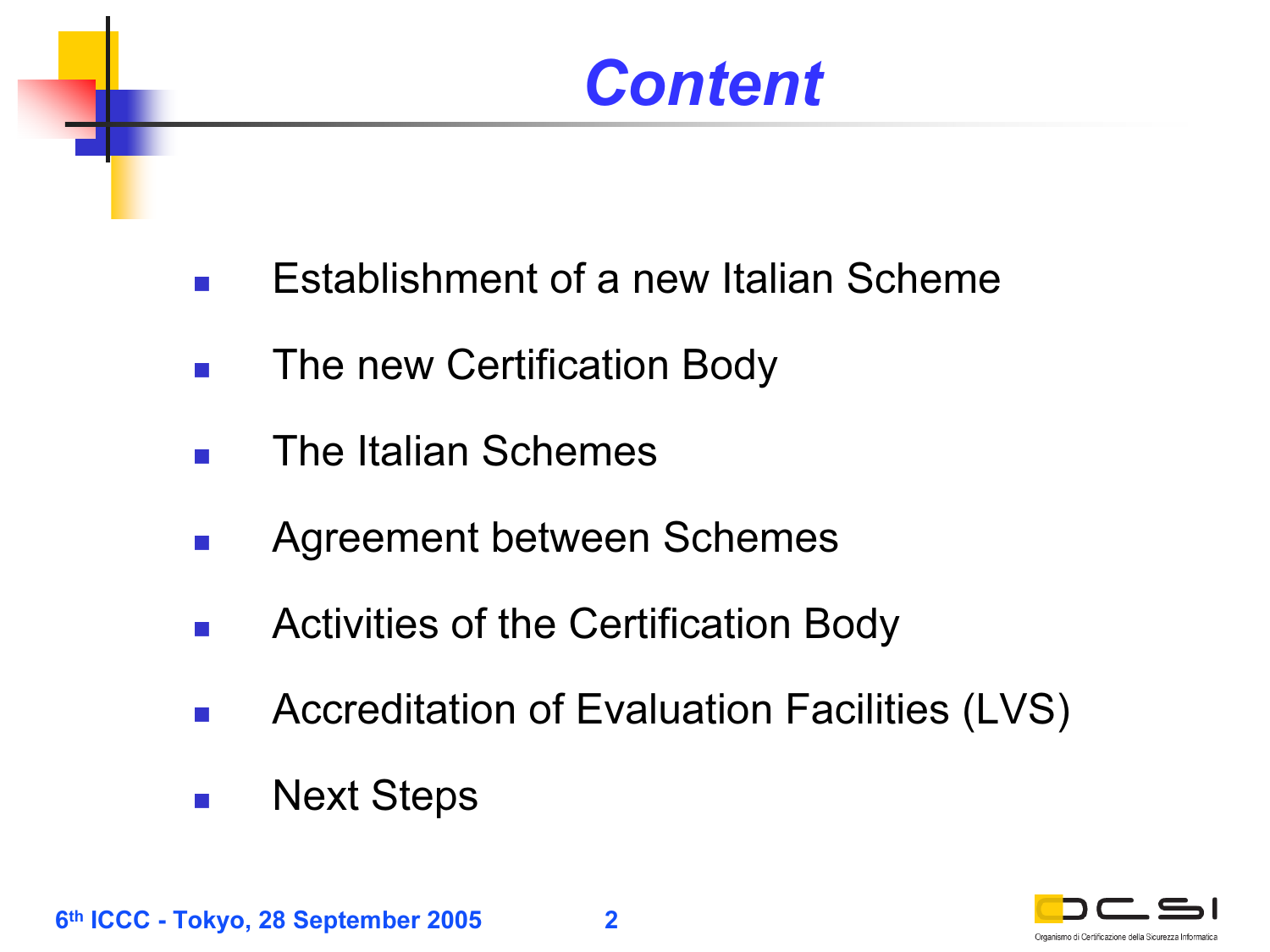#### Establishment of a new Italian Scheme

- •• The Italian Commercial Scheme has been established **by law**
- •**• Prime Minister Decree** 30 october 2003 (published on 27 april 2004)

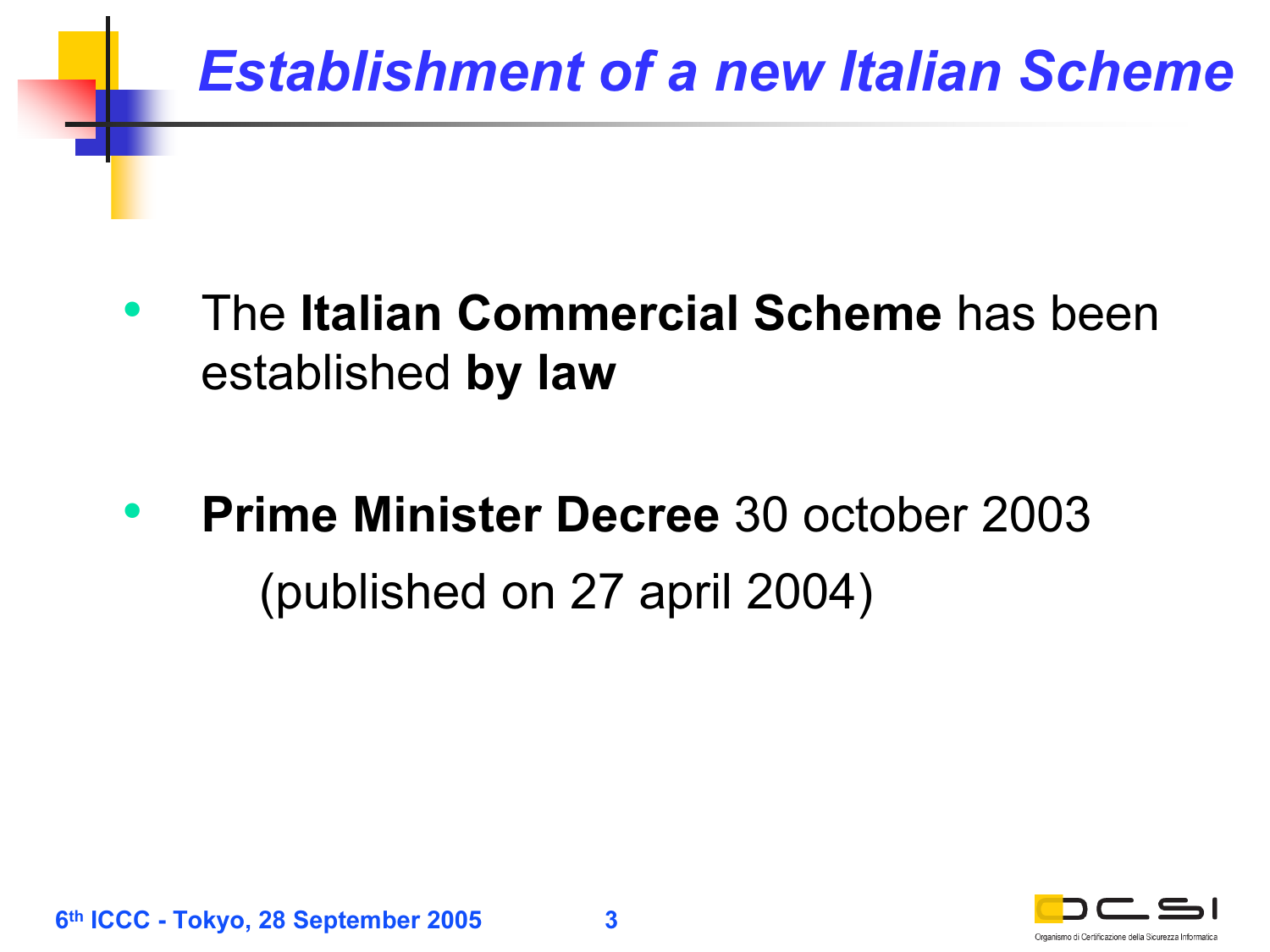### The new Certification Body

#### The decree states

#### The ISCOM

(Istituto Superiore delle Comunicazioni e delle Tecnologie dell'Informazione –

Department of the Ministry of Communications)

**is** the Italian Certification Body (**OCSI** – Organismo di Certificazione della Sicurezza Informatica) for security of commercial IT products/systems

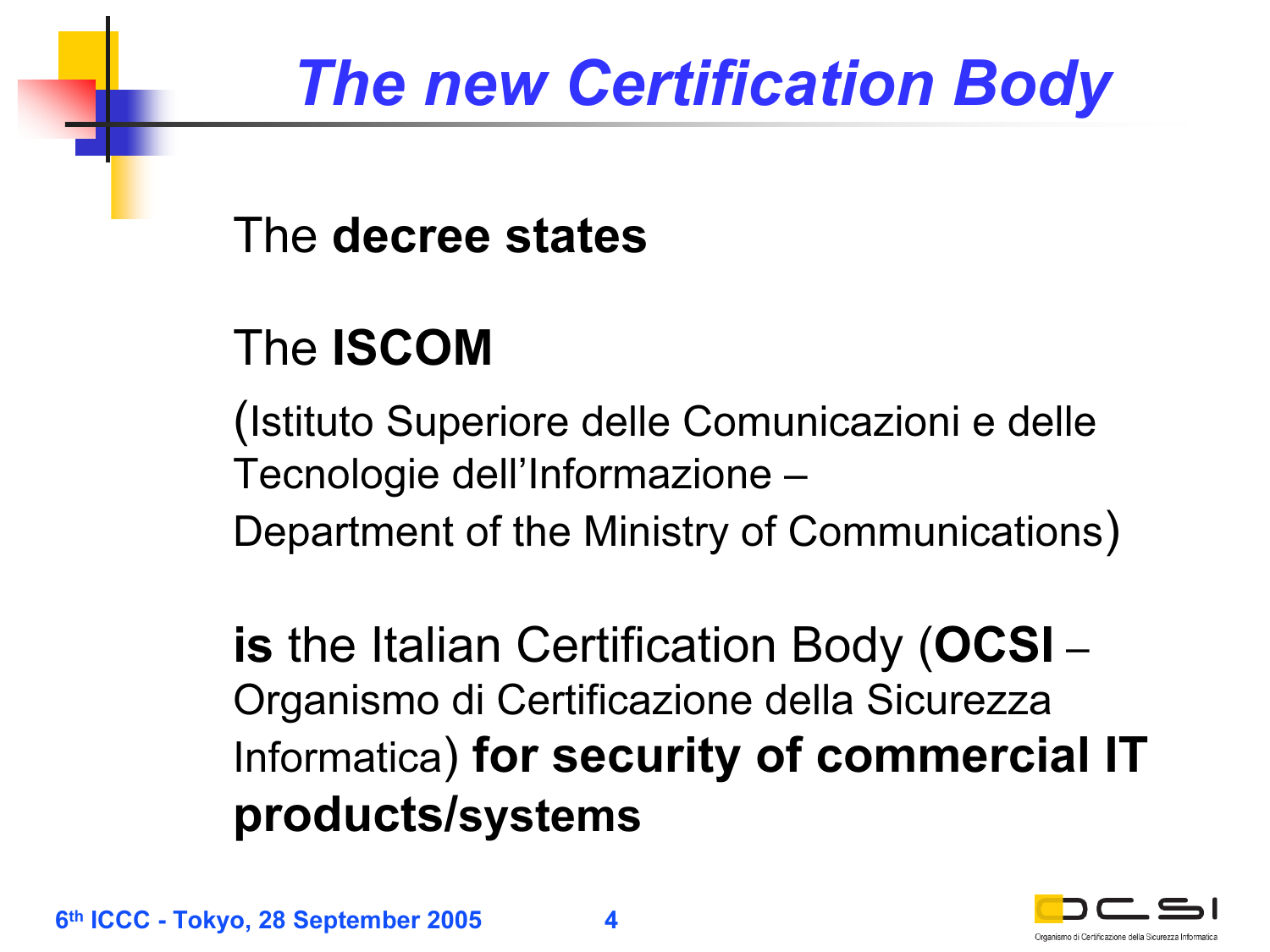

Commercial IT products/systems (Not classified information)

IT products/systems *(*Classified information)

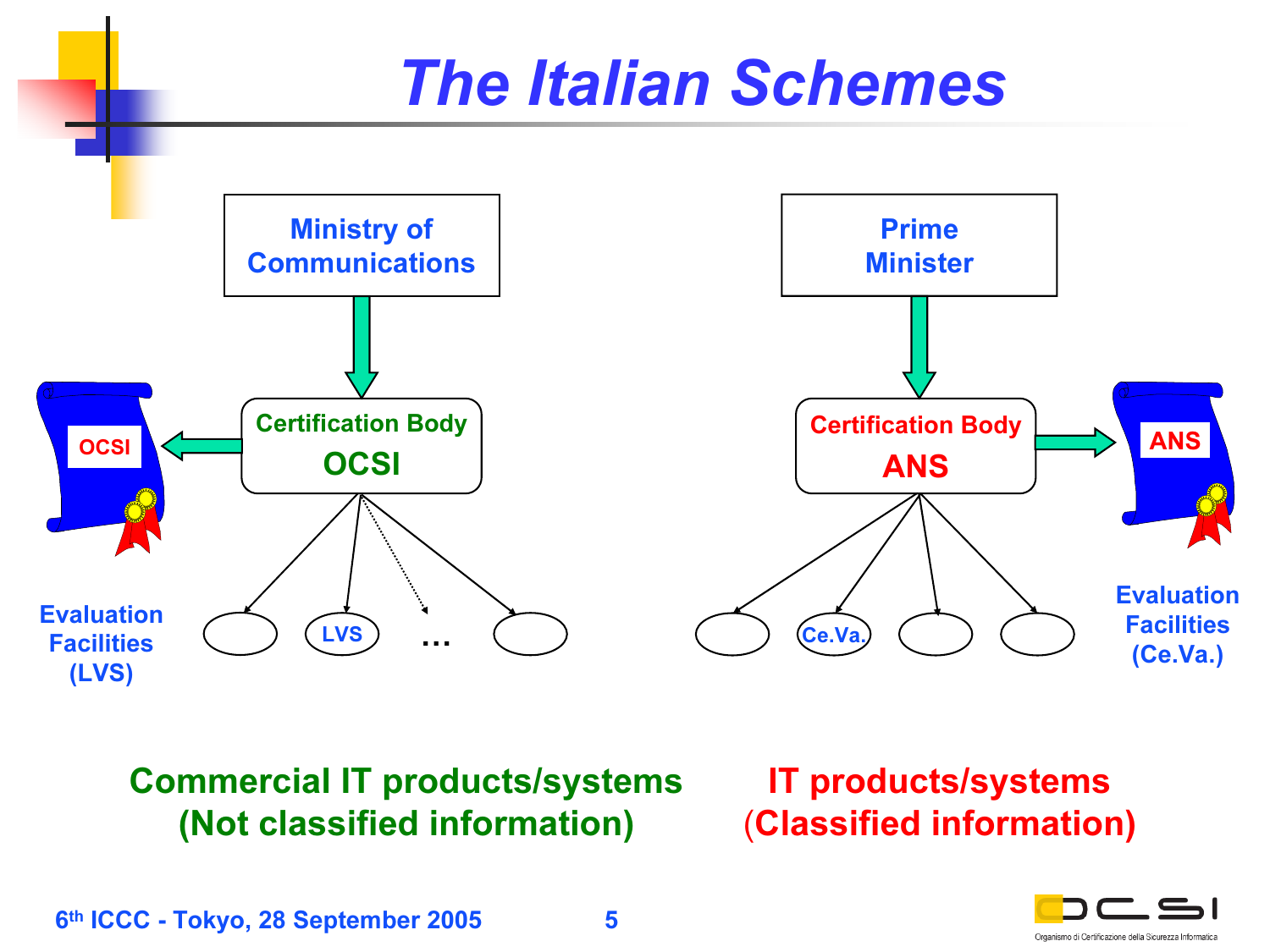## OCSI-ANS Agreement (1)

On 2 september 2005 OCSI and ANS signed an Agreement with the following objectives

- •• Definition of common technical rules for evaluation and certification
- $\bullet$ Mutual recognition of evaluation facilities
- •Mutual recognition of certificates

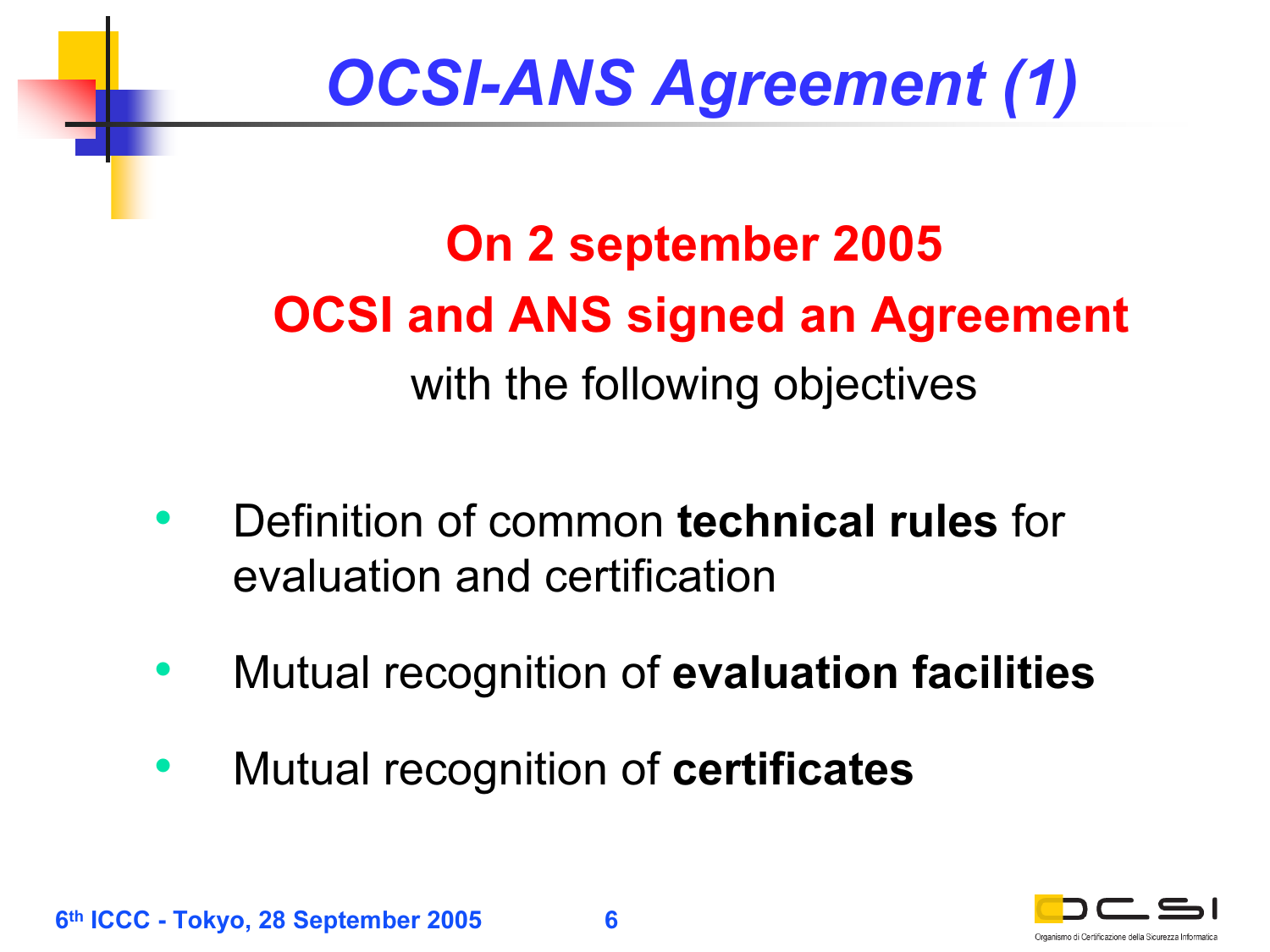# OCSI-ANS Agreement (2)

• Spreading of IT Security Culture to publicize contents and procedures of National Schemes

•**• International activities (CCRA)** ANS for Italy signed CCRA on May 2000 CC certificates signed by OCSI and ANS

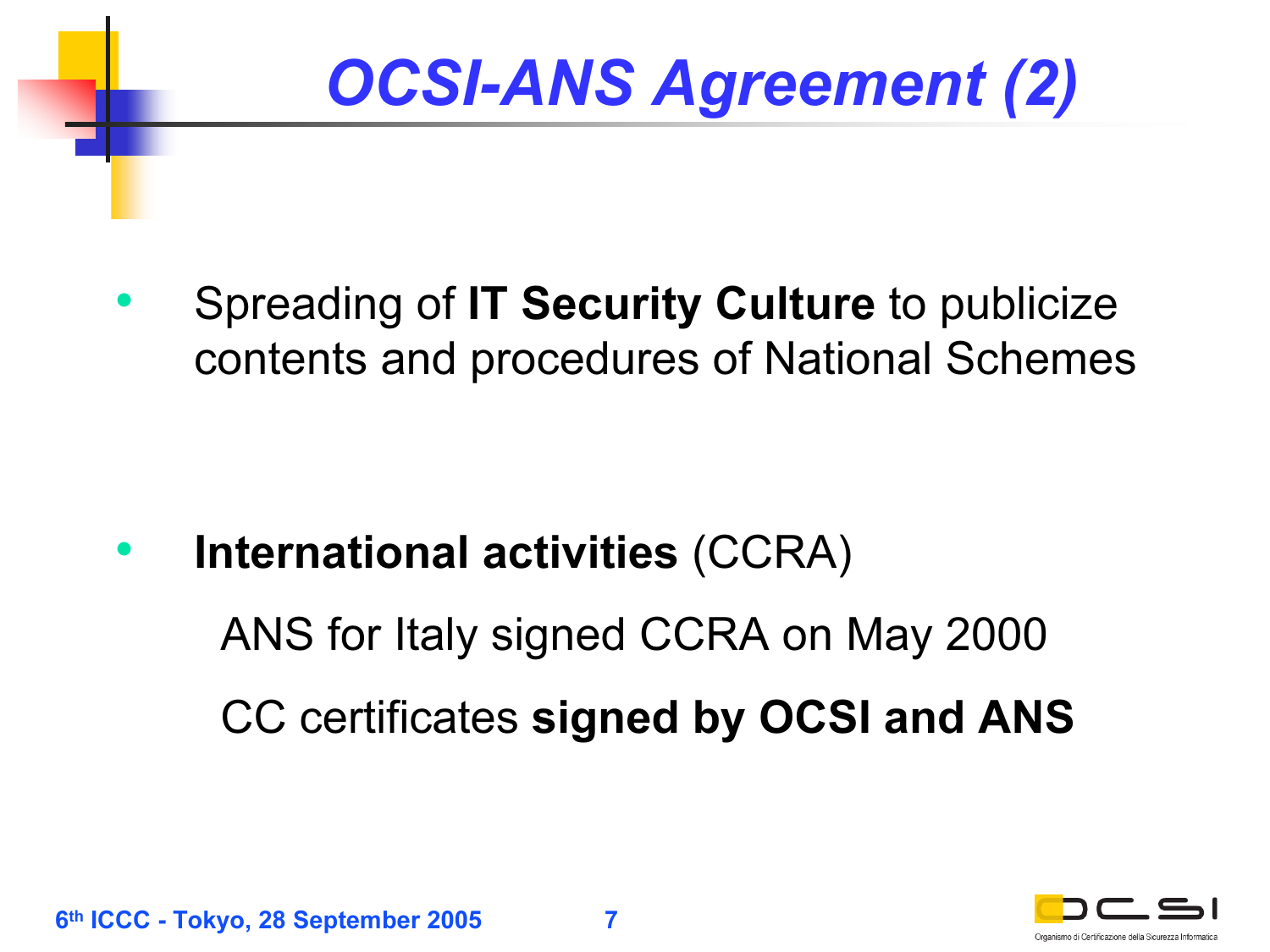### **OCSI Organization Chart**



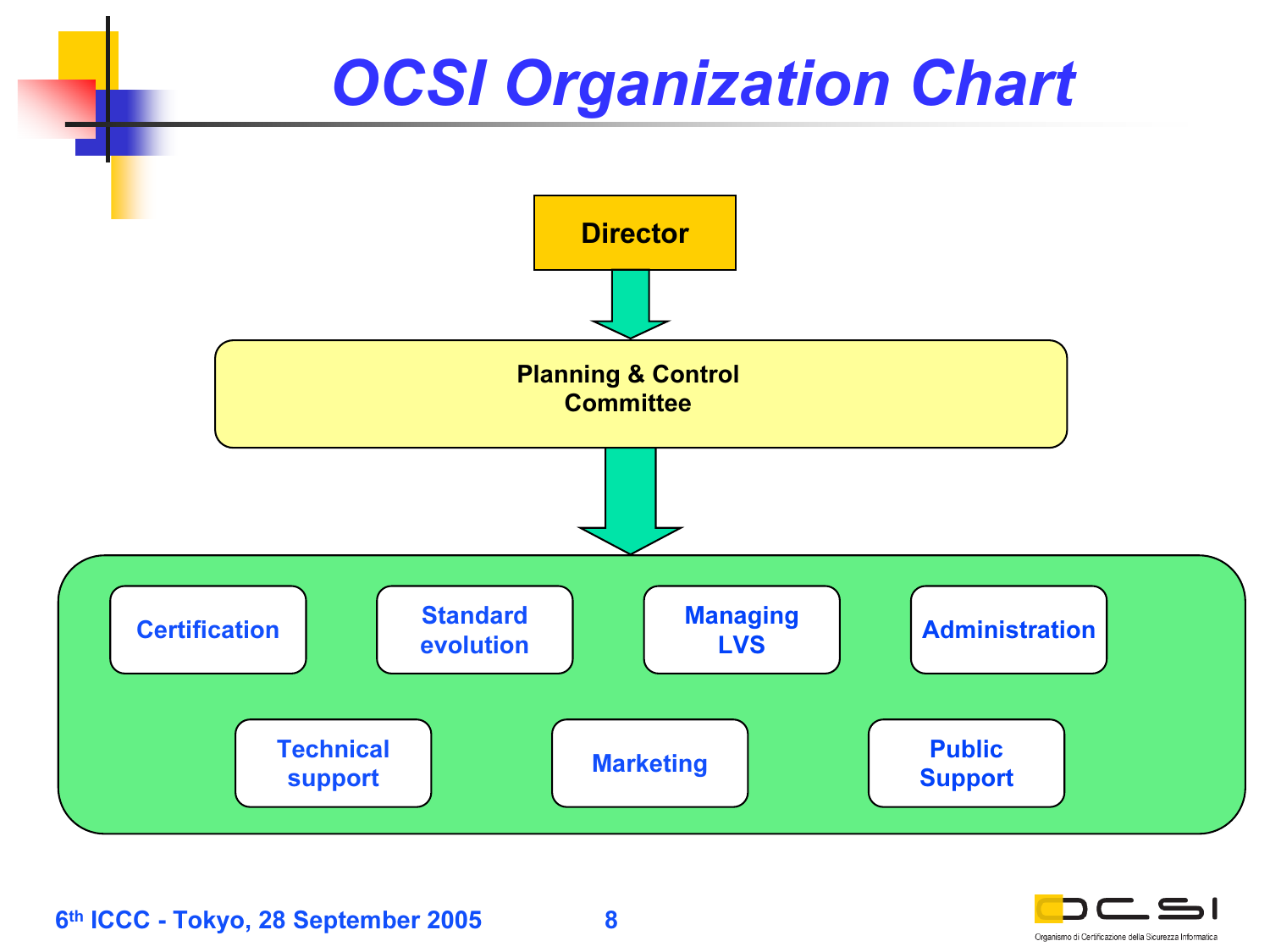# Activities of the Certification Body

- • Definition of national Evaluation and Certification procedures according to the international criteria (CC/ITSEC)
- •• Production of Guide Lines for implementing the procedures
- $\bullet$  Managing of Evaluation Facilities (LVS): accreditation, suspension and revocation
- • Approval of Evaluation Plans and registration of the Evaluation in the Scheme
- •Approval of Final Evaluation Reports
- •Issuing of Certification Reports and Certificates
- $\bullet$ Training and qualification of Certificators, Evaluators and Assistants
- • Spreading the Information Technology Security Culture to publicize the contents and procedures of National Scheme
- •Linking to Foreign Certification Bodies

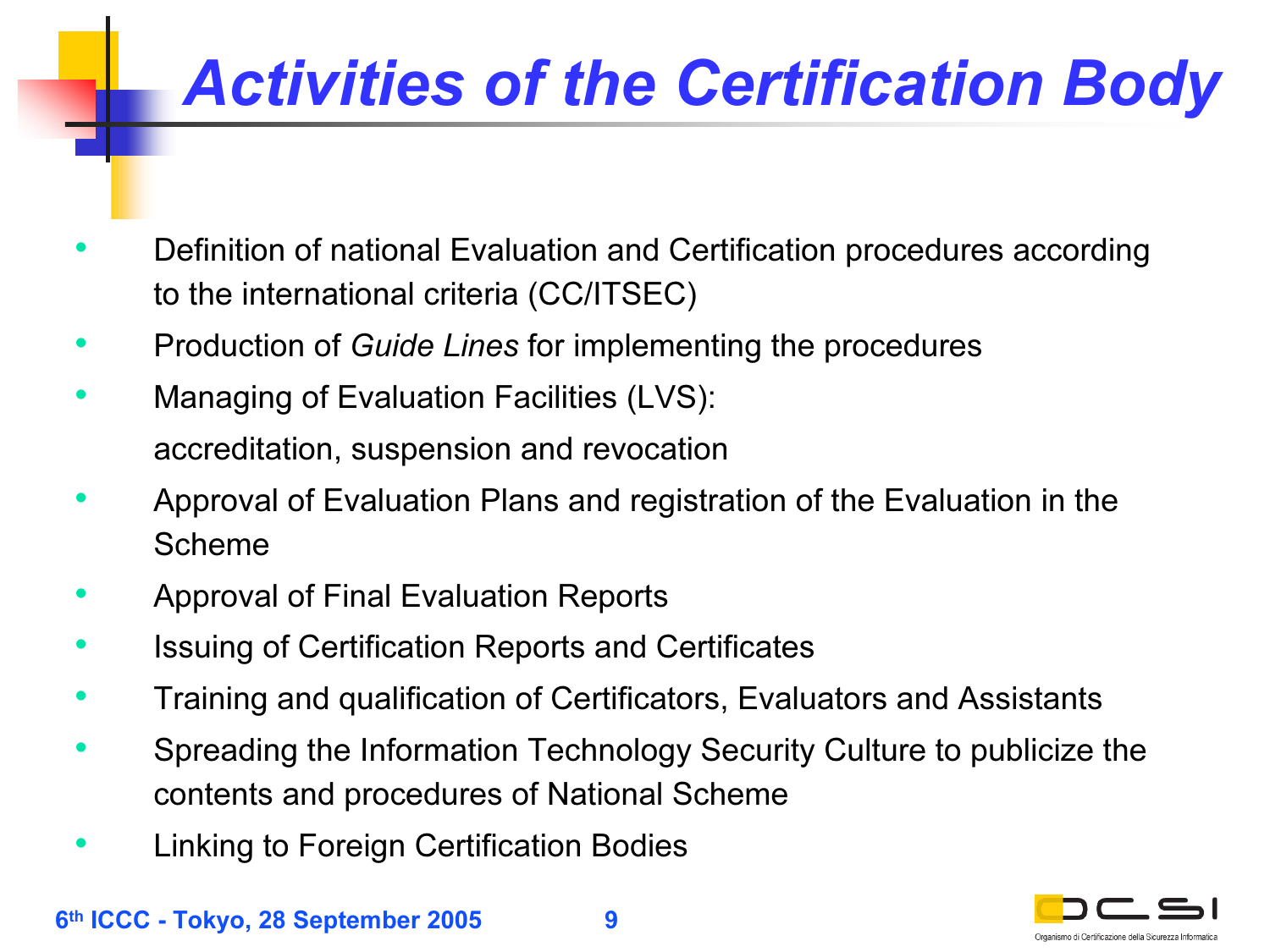### Guide Lines

- F LGP1: Overview of the Scheme
- **I** LGP2: Accreditation of Facilities (LVS)
- LGP3: Evaluation/Certification Procedures
- LGP4: Evaluation Activities (CEM)
- LGP5: Evaluation Work Plan
- p. LGP6: Production of PP and ST
- $\mathcal{L}^{\text{max}}_{\text{max}}$ LGP7: Glossary of Terms



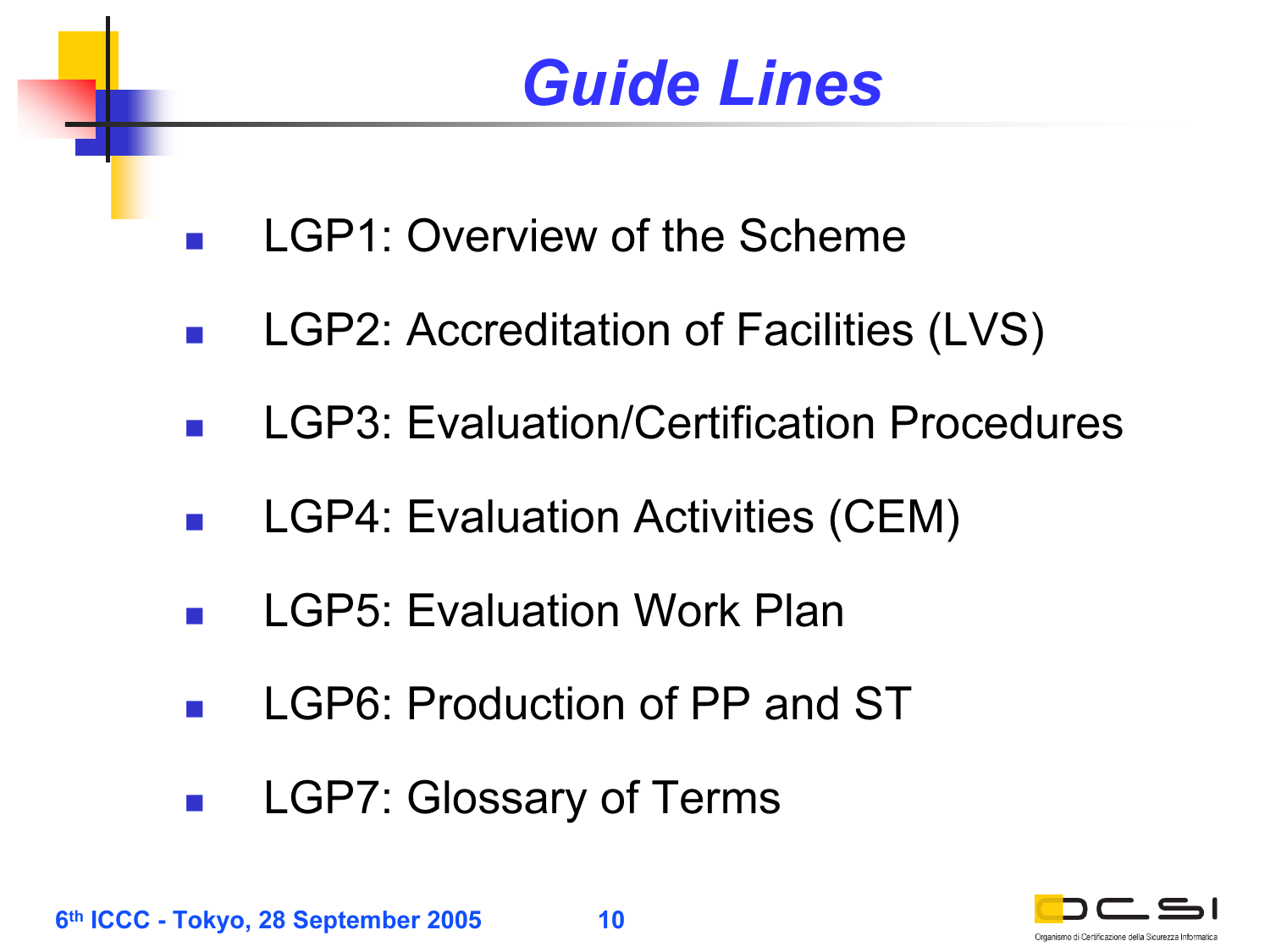## Accreditation of Facilities (LVS)

• LVS requirements EN ISO/IEC 17025 compliant National Scheme familiarity International Criteria familiarity

 $\bullet$  Verification of requirements (by OCSI) (according to EN ISO/IEC 17025) Inspection on LVS site Technical examination of evaluators



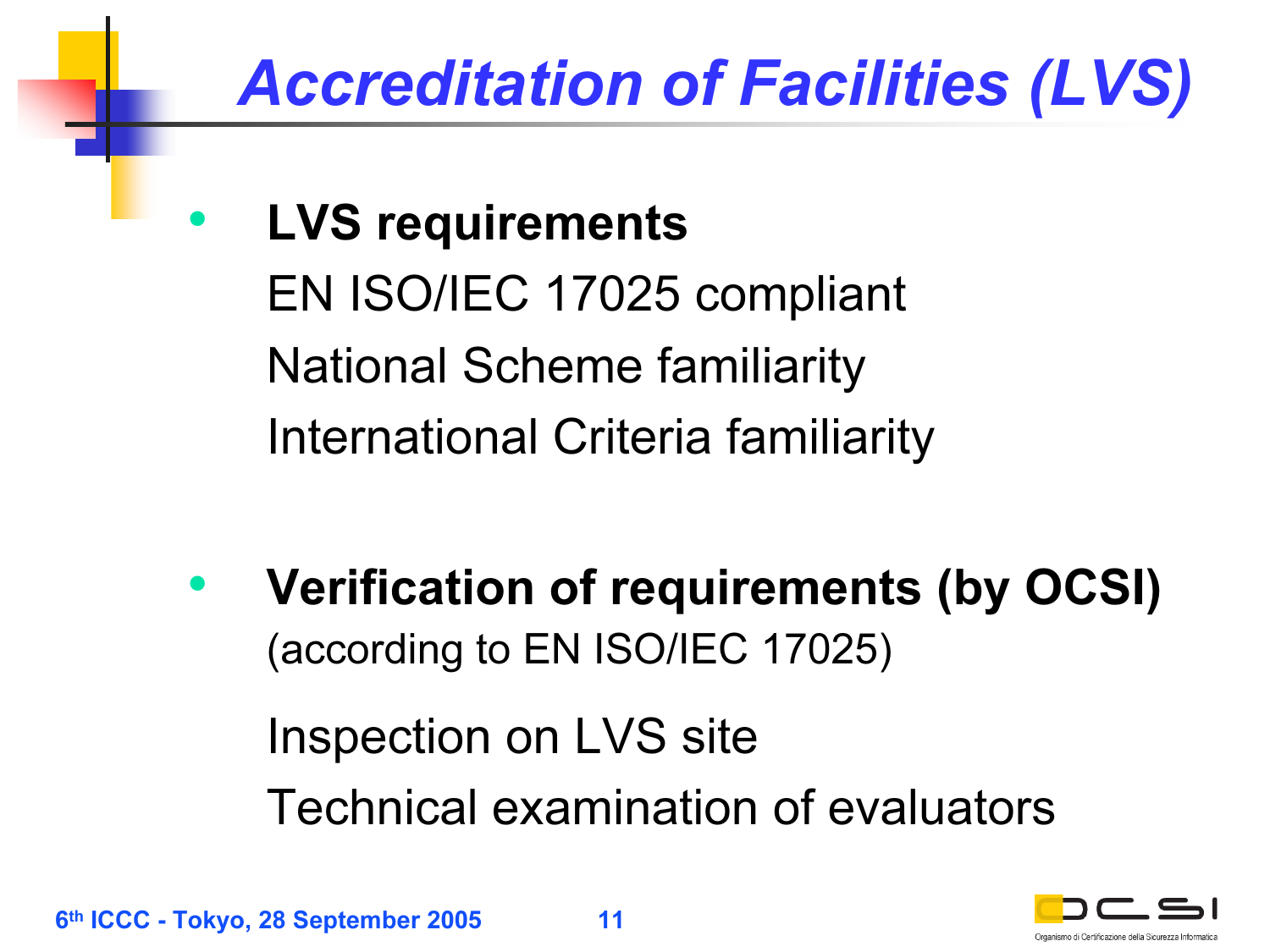#### Characteristics of Accreditation

•Accreditation level up to EALx

•Period of validity 3 years

• OCSI inspection every year (eventual suspension or revocation)

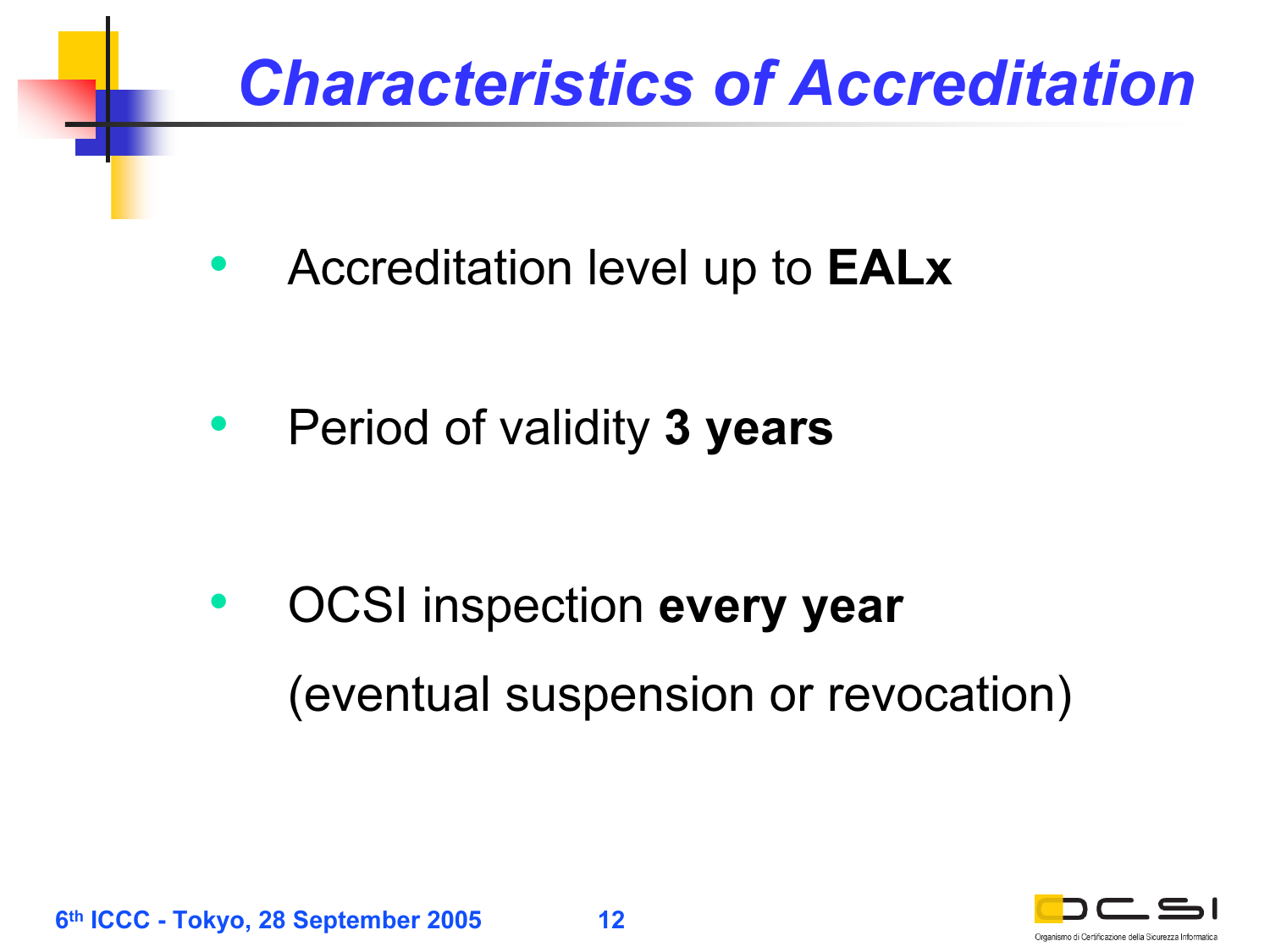### Next steps

- 2 evaluation facilities (LVS) accredited by October 2005
- $\mathcal{L}_{\rm{max}}$  Other requests pending (2 months from their application) 2-5 LVS estimated by the end of 2005
- $\mathcal{L}_{\mathcal{A}}$  Start-up of operational activities First evaluations and certificationsestimated in 4thQ 2005/1stQ 2006